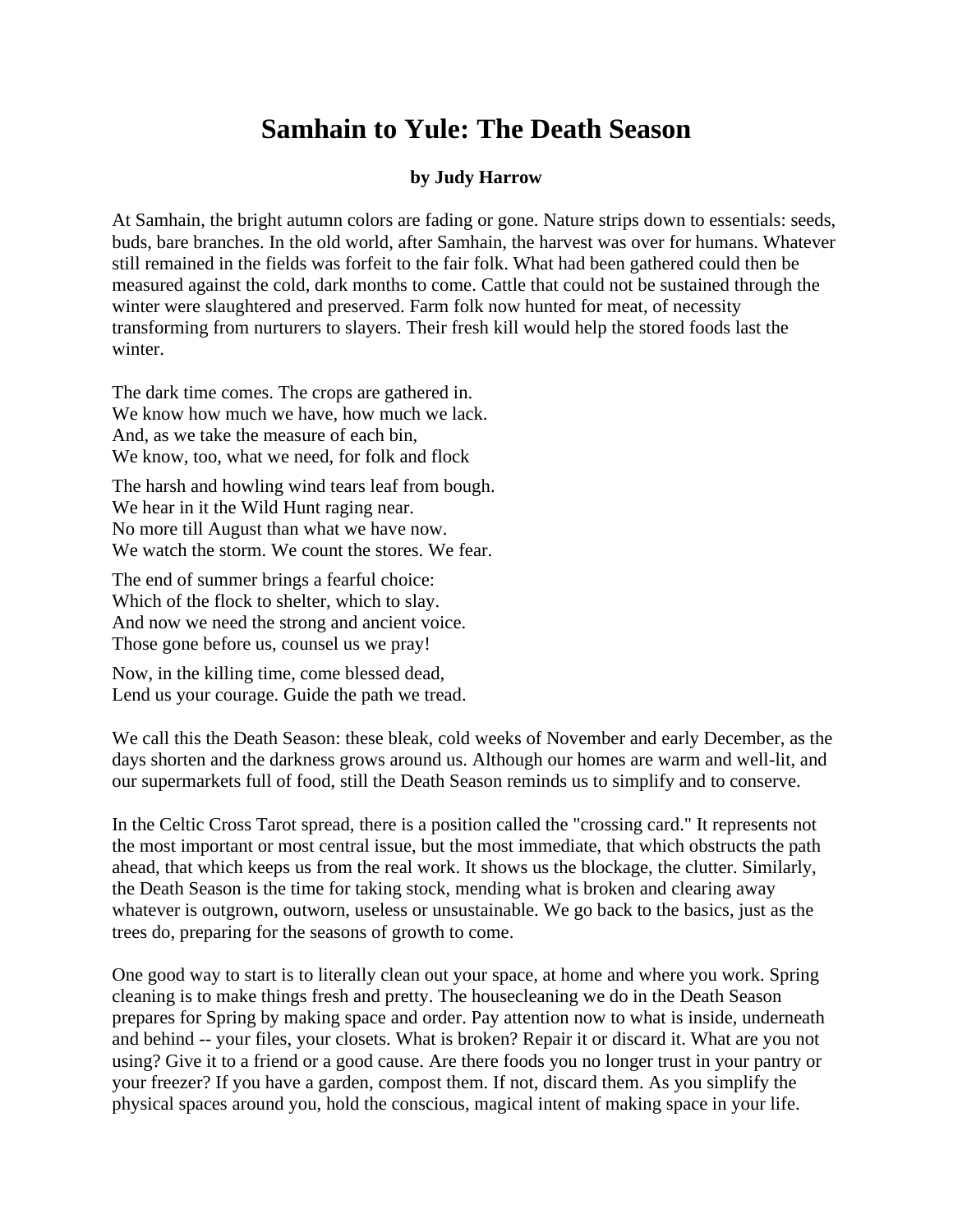- Next, take care of your personal business. Pay all possible debts. For long-term loans or mortgages, get up-to-date with your payments. Do you have any legal matters that need attention? Are you due a medical or dental checkup?
- How about projects, promises made to yourself, last year's overambitious New Years' resolutions? At Harvest, you celebrated your accomplishments. Now it's time to look hard at the other side, the disappointments all of us have.

Of the things that you'd hoped to achieve this year, which have not come about? Do you know why not? List the unmet goals. Are things happening more slowly than you thought, happening wrong, not happening at all?

On reflection, some may be things you now understand that you never really wanted. Are there activities you no longer wish to pursue? Let go of those. Feel the relief.

Others you still would like, but having honestly tried, they seem to be beyond your present capacity to achieve. Let yourself feel the disappointment and frustration, even bitterness. Then let go. If you find that letting go opens some space, leave that space empty for now, as the winter fields lie fallow.

Some of the things you still want can still happen, but they need more time and more work than you originally thought. Based on what you learned from this year's efforts, make a more realistic plan. It may take longer than you thought. You may need some help. Or you may need to turn this project over to someone better able to do it than you are.

• Relationships next, all kinds: friends, family members, lovers, coven mates, work mates. We develop our humanity through interactions of many kinds with other humans. Do you notice, in any relationship that is important to you, any really disturbing pervasive problem or ongoing bad pattern of interactions? As much as you can, make peace. Where you cannot make peace, let go, either of the gripe or of the relationship. You choose.

Do you want to air a grievance with the other person? Find a time when you are both relatively calm, comfortable, unrushed and in private, and discuss your problem. Be sure to describe specific (and hopefully recent) instances and how the behavior actually impinges on you. Be prepared to listen openly to any response -- there may well be a counter grievance -- and to work together for a fair and comfortable solution.

On the other hand, when you realize you have hurt another person, acknowledge it directly to them, express regret, do what you can to repair the damage. Although apology is embarrassing and risky, you will feel much lighter and freer afterwards.

If you've made promises, keep them. If you can't or won't be keeping a promise, explain this to the people concerned. Don't leave them waiting for something that will not come.

Sadly, not all troubled relationships can be repaired. If you've tried and it just has not worked, or if you find yourself without the interest or energy to try, find a way to draw closure, as gently and respectfully as possible. *If you're being abused, get out of it any way you can.* If you really can't discuss the problems with the other person, you might want to write them a letter, then, rather than mailing it, give it to the fire, thus providing yourself with some catharsis.

You won't face a parting every year. Give yourself space to grieve and heal whenever you do.